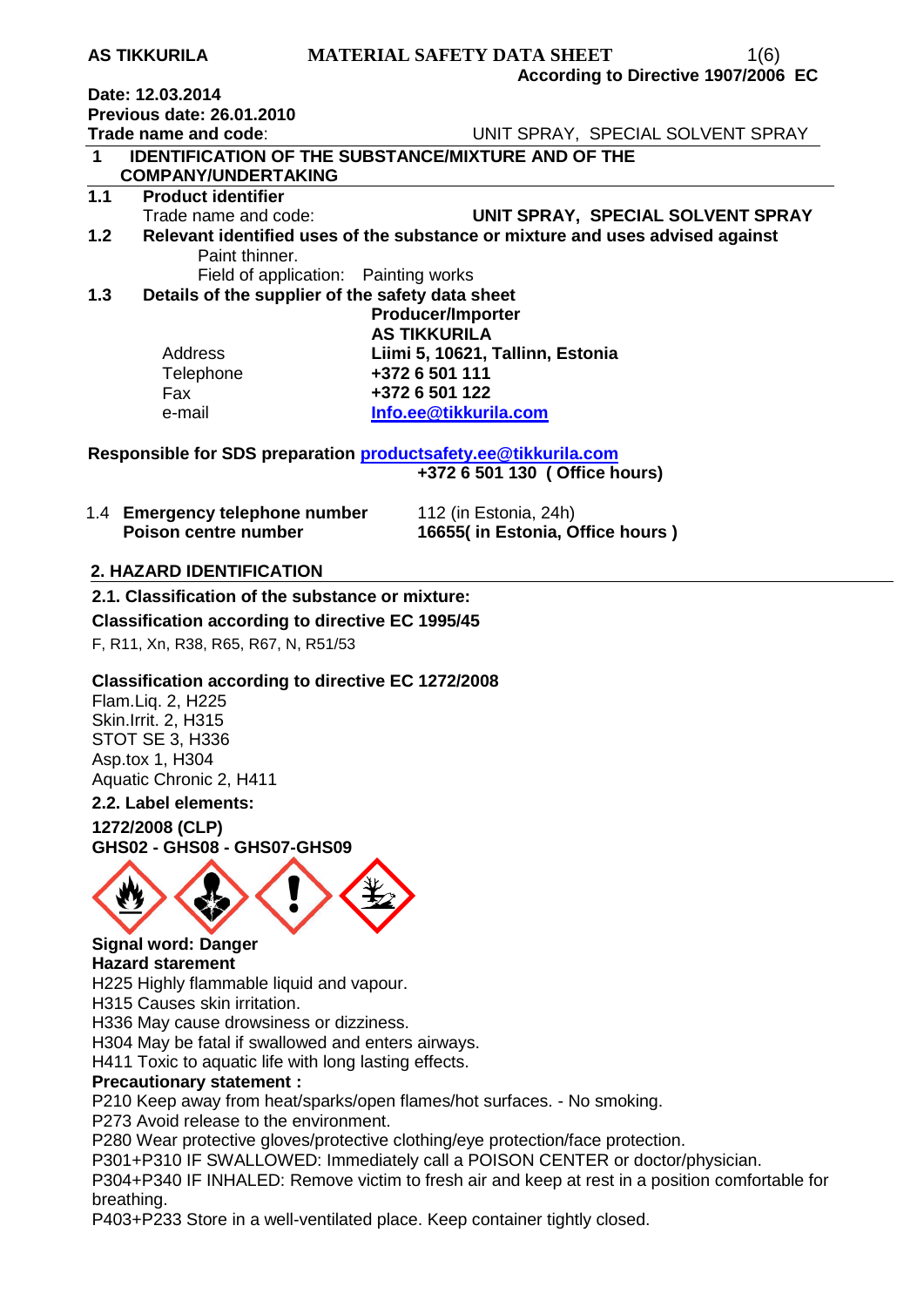### **AS TIKKURILA MATERIAL SAFETY DATA SHEET** 2(6) **According to Directive 1907/2006 EC**

## **Date: 12.03.2014 Previous date: 26.01.2010**

**Trade name and code:** UNIT SPRAY, SPECIAL SOLVENT SPRAY

**Special regulations on certain preparations:** Hydrocarbons, C7, n-alkanes, isoalcanes, cyclics. EU number 927-510-4.

**2.3. Other hazards:** Vapour is heavier than air and can form explosive mixtures with air. Evaporates readily. Vapours may cause irritation to the eyes, respiratory system and the skin. Risk of soil and ground water contamination.

## **3 COMPOSITION/INFORMATION ON INGREDIENTS**

## **3.1 Substances:-**

### **3.2 Mixtures:**

### **Hazardous components and their classification:**

| <b>EC Number</b> | <b>CAS Number</b> | Chemical name of ingredient                         | <b>Concentration</b> | <b>Classification</b>                                                                                                                                                             |
|------------------|-------------------|-----------------------------------------------------|----------------------|-----------------------------------------------------------------------------------------------------------------------------------------------------------------------------------|
|                  |                   | Hydrocarbons, C7, n-alkanes,<br>isoalkanes, cyclics | 100                  | (CLP)<br>Flam.Liq. 2, H225<br>Skin. Irrit. 2, H315<br>STOT SE 3, H336<br>Asp.tox 1, H304<br>Aquatic Chronic 2, H411<br>$(DSD - DPD)$ :<br>F, R11, Xn, R38, R65,<br>R67, N, R51/53 |

**Other information:** For meaning of symbols see section 16.

Identity outside the EU (CAS number and name of the substance): 64742-49-0, Naphtha (petroleum), hydrotreated light. Previous EC number: 265-151-9. Registration number (REACH) 01-2119475515-33-0007

## **4. FIRST AID MEASURES**

**4.1. Description of first aid measures:** In cases of doubt, seek medical attention.

**4.1.2 Inhalation:** Remove patient to fresh air. If patient feels unwell, call for medical aid. **4.1.3 Skin contact:** Remove contaminated clothing, wash skin with clean water and soap, if required apply skin cream. On heavy contamination, use an appropriate cleanser.

**4.1.4 Eye contact:** Remove contact lenses. Holding eyelids apart, flush eyes immediately with clean fresh water (at least 15 minutes). If irritation continues, seek medical advice.

**4.1.5 Ingestion:** Let patient drink water or milk or activated carbon. If patient feels unwell, call for medical aid. Do not induce vomiting.

**4.2. Most important symptoms and effects, both acute and delayed:** Repeated exposure may cause skin dryness or cracking

**4.3. Indication of any immediate medical attention and special treatment needed:** If swallowed may develop dangerous chemical burs in lungs. If patient feels unwell, call for medical aid

## **5. FIREFIGHTING MEASURES**

## **5.1. Extinguishing media**

**5.1.1 Suitable extinguishing media: Recommended: powder, alcohol resistant foam, CO<sub>2</sub>** fire extinguishers

**5.1.2 Extinguishing media which must not be used for safety reasons:** Water jet, can spread fire.

**5.2. Special hazards arising from the substance or mixture:** Highly flammable. Explosion risk if vapour, which is heavier than air, accumulates into hollows or confined spaces. Explosion risk due to pressure increase if product containers or tanks are subjected to fire.May produce black fumes, when burning. Avoid breathing of hazardous gases СО, СО2.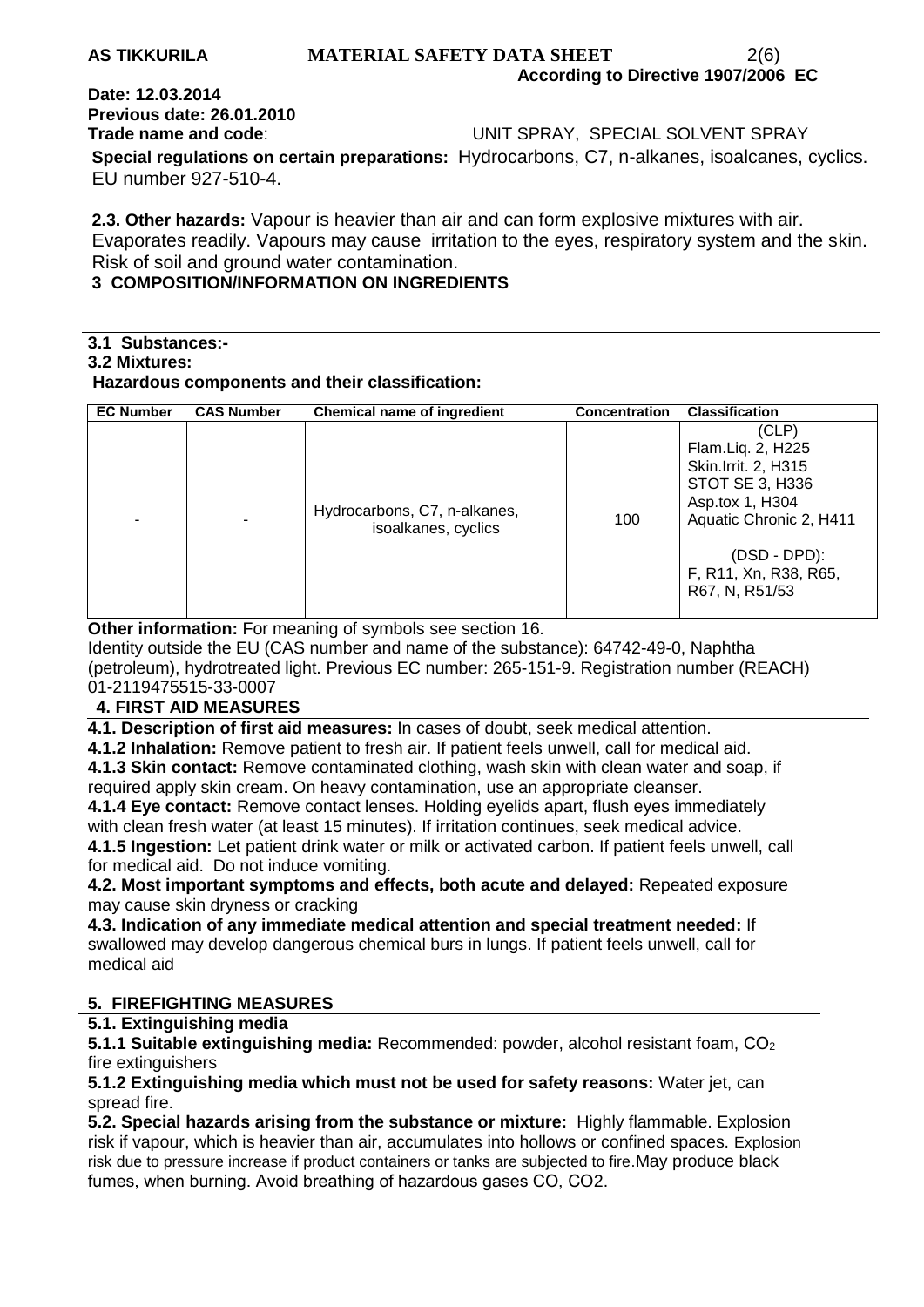## **Date: 12.03.2014 Previous date: 26.01.2010**

**Trade name and code**: UNIT SPRAY, SPECIAL SOLVENT SPRAY

**5.3. Advice for firefighters:** Full protective equipment, breathing apparatus. Cool product containers and tanks near the fire with water spray from a sufficiently safe distance. Prevent fire extinguishing water from contaminating surface water or the ground water system.

## **6. ACCIDENTAL RELEASE MEASURES**

### **6.1. Personal precautions, protective equipment and emergency procedures:**

Immideately stop all fire hazardous activities ( smoking, welding , other spark inducing jobs) near the spill. Refer to protective measures listed in sections 7 and 8. Avoid breathing fumes. **6.2. Environmental precautions:** Do not allow the product to enter sewage systems, water course, ground waters and do not pour it onto the ground. In case of spill, immediately contact local authorities. Risk of soil and ground water contamination.

**6.3. Methods and material for containment and cleaning up:** In case of spillage, contain and collect spilled product as soon as possible using neutral absorbent materials (sand, perlite, vermiculite etc.). Small amounts can be cleaned with solvent impregnated rag. Contaminated area may be treated with water solution of an alkaline cleanser. Avoid using of solvents. Collect the wastes into a closed receptacle for wastes and dispose it in an appropriate way according to local regulations

**6.4. Reference to other sections:** See also section 13 for waste disposal instructions.

## **7. HANDLING AND STORAGE**

**7.1. Precautions for safe handling:** Vapours are heavier than air and may form explosive mixtures with air. limits. The product should only be used in areas from which all naked lights and other sources of ignition havebeen excluded. Isolate from sources of heat, sparks and open flame. Mixture may charge electrostatically: always use earthing leads when transferring from one container to another. No sparking tools should be used. Avoid skin and eye contact. Avoid inhalation of vapour and spray mist. Avoid inhalation of dust from sanding. Smoking, eating and drinking should be prohibited in application area.

**7.2. Conditions for safe storage, including any incompatibilities:** Store in a well-ventilated enclosed area in closed containers at a moderate temperature. Keep container thightly closed. Keep away from sources of ignition. No smoking. Keep away froom strong acids and alkali. Keep away from food and drink.

Suitable materials and coatings (chemical compatibility):

Teflon, polypropylene, polyethylene, stainless steel, carbon steel. Polyester

Unsuitable materials and coatings:

Butyl rubber, natural rubber, ethylene-propylene-diene monomer (EPDM), polystyrene.

### **7.3. Specific end use(s)**: None

## **8. EXPOSURE CONTROLS/PERSONAL PROTECTION**

### **8.1. Control parameters:**

| CAS <sub>n</sub> | Component name             | Exposure limits            |                                  |
|------------------|----------------------------|----------------------------|----------------------------------|
|                  |                            | mg/m <sup>3</sup> //ppm 8h | mg/m <sup>3</sup> //ppm (15 min- |
|                  |                            |                            | 1h.                              |
|                  | Solvent naphtha, group 1 * | 500//-                     | -//-                             |

\*Supplier data exposure limits (HTP 2011, FIN) . See exposure limits applicable to your country

#### **DNELs**

Workers (Long-term exposure, systemic effects): Inhalation: 2085 mg/m3 Dermal: 300 mg/kg bw/d Consumers (Long-term exposure, systemic effects) Inhalation: 447 mg/m3 Dermal: 149 mg/kg bw/d Oral: 149 mg/kg bw/d DNEL = Derived No-Effect Level **8.2. Exposure controls 8.2.1 Appropriate engineering controls:** Provide adequate ventilation.

**8.2.2 Individual protection measures**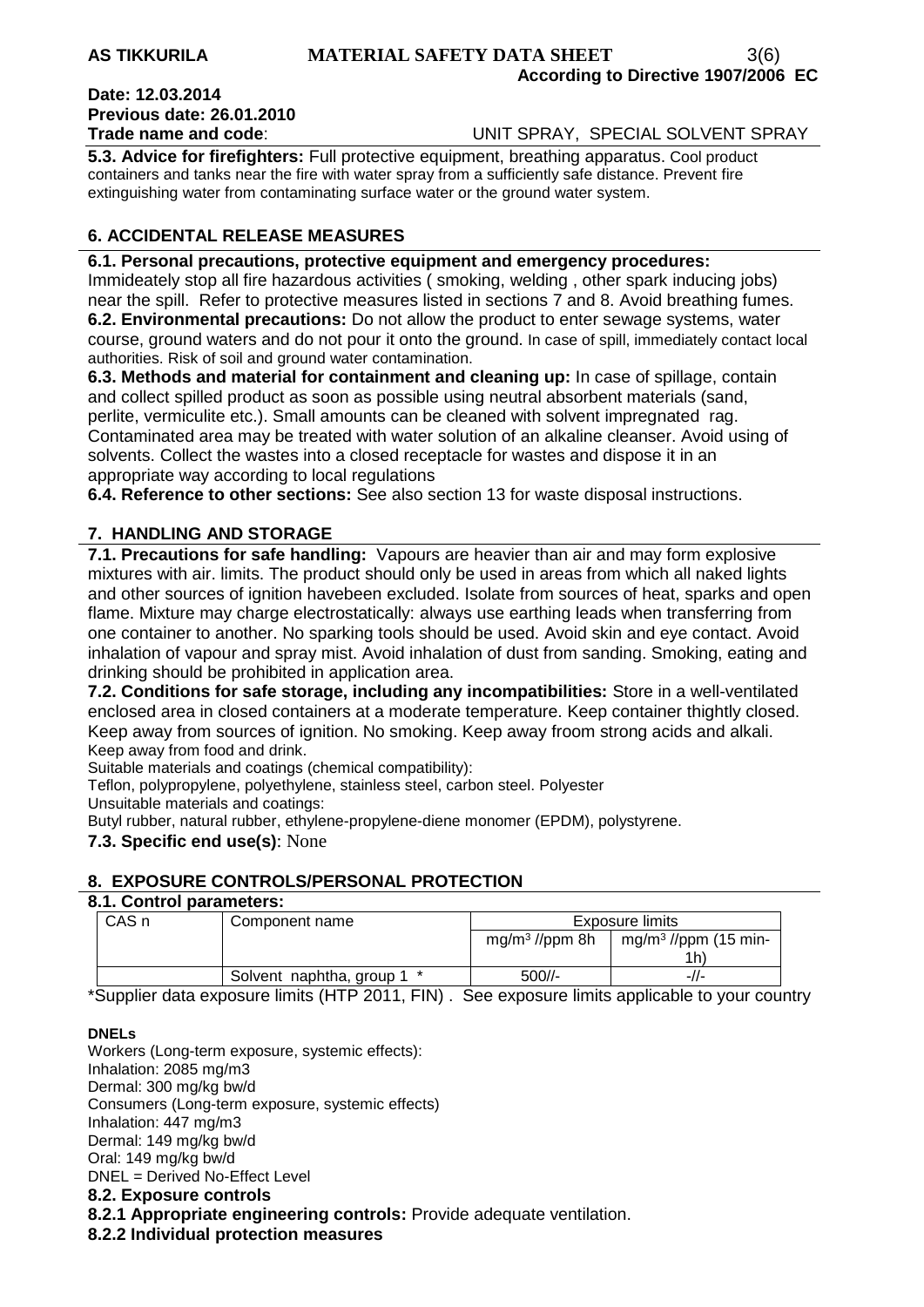### **AS TIKKURILA MATERIAL SAFETY DATA SHEET** 4(6) **According to Directive 1907/2006 EC**

# **Date: 12.03.2014 Previous date: 26.01.2010**

**Trade name and code**: UNIT SPRAY, SPECIAL SOLVENT SPRAY

**8.2.2.1 Respiratory protection:** When working with airbrush, it is recommended to wear face mask with filter or respirator (organic vapour filter, type A2). Filter device could be used maximum 2 hours at a time. Filter devices must not be used in conditions where the oxygen level is low (< 17 vol.-%). At high concentrations a breathing apparatus must be used (self-contained or fresh air hose breathing apparatus). Filter must be changed often enough. Respirators according to standards EN 140 and EN 141 **8.2.2.2 Hand protection:** On long-term work or profesional work with the product, it is recommended to wear protective it is recommended to wear protective gloves, e.g. № 706 (Laprene, 0.6 mm thick, index 6 – 480 minutes).

**8.2.2.3 Eye/face protection:** To protect eyes against splashes, wear protective safety goggles.

**8.2.2.4 Skin protection:** If necessary, wear protective clothing, which should preferably be of antistatic fabric, and non-slipping protective footwear.

## **9. PHYSICAL AND CHEMICAL PROPERTIES**

**9.1. Information on basic physical and chemical properties** 

| 9.1.1 Appearance                              | mild smell, clear liquid r.                                    |
|-----------------------------------------------|----------------------------------------------------------------|
| $9.1.4$ pH                                    |                                                                |
| 9.1.5 Melting point/freezing range            |                                                                |
| 9.1.6 Initial boiling point and boiling range | 90-110 °C                                                      |
| 9.1.7 Flash point                             | $<$ 0 °C -                                                     |
| 9.1.10.1 Lower explosion limit                | 1,4 $% v/v$                                                    |
| 9.1.10.2 Upper explosion limit                | 7,6 % v/v                                                      |
| 9.1.11 Vapour pressure                        | 6,0 kPa (20 $\degree$ C) (estimate)                            |
| 9.1.13 Relative density                       | $0,75$ (water = 1,0)                                           |
| 9.1.14 Solubility(ies)                        |                                                                |
| 9.1.14.1 Water solubility                     | slightly soluble                                               |
| 9.1.14.2 Solvent solubility                   |                                                                |
| 9.1.17 Auto-ignition temperature              |                                                                |
| 9.1.16 Partitioning coefficient, log Kow/log  | $2 - 7$                                                        |
| Pow                                           |                                                                |
| 9.1.18. Viscosity                             | < 2 mm <sup>2</sup> /s (40 °C; water= 0,6 mm <sup>2</sup> /s). |
| 9.2. Other information:                       |                                                                |

## **10. STABILITY AND REACTIVITY**

**10.1. Reactivity:** See section 10.5

**10.2. Chemical stability:** Stable under recommended storage and handling conditions (see section 7).

**10.3. Possibility of hazardous reactions:** See section 10.5

**10.4. Conditions to avoid:** Keep away from fire, sparks and heated surfaces. When exposed to high temperatures may produce hazardous decomposition products.

**10.5. Incompatible materials:** Avoid contact with strong alkalis or acids.

**10.6. Hazardous decomposition products:** Hazardous decomposition products such as carbon monoxide and dioxide, smoke, oxides of nitrogen etc. may produce when exposed to high temperatures.

## **11. TOXYCOLOGICAL INFORMATION**

## **11.1 Information on toxicological effects:**

**11.1.1 Acute toxisity**

Very low toxicity: LD50/oral/rat >5840 mg/kg LD50/dermal/rat = >2920 mg/kg (OECD 402) LC50/inhalation/4h/rat =  $>23.3$  mg/L (OECD 403)

### **11.1.2 Irritation and corrosion**

Causes skin irritation. (OECD 404) Repeated exposure may cause skin dryness or cracking.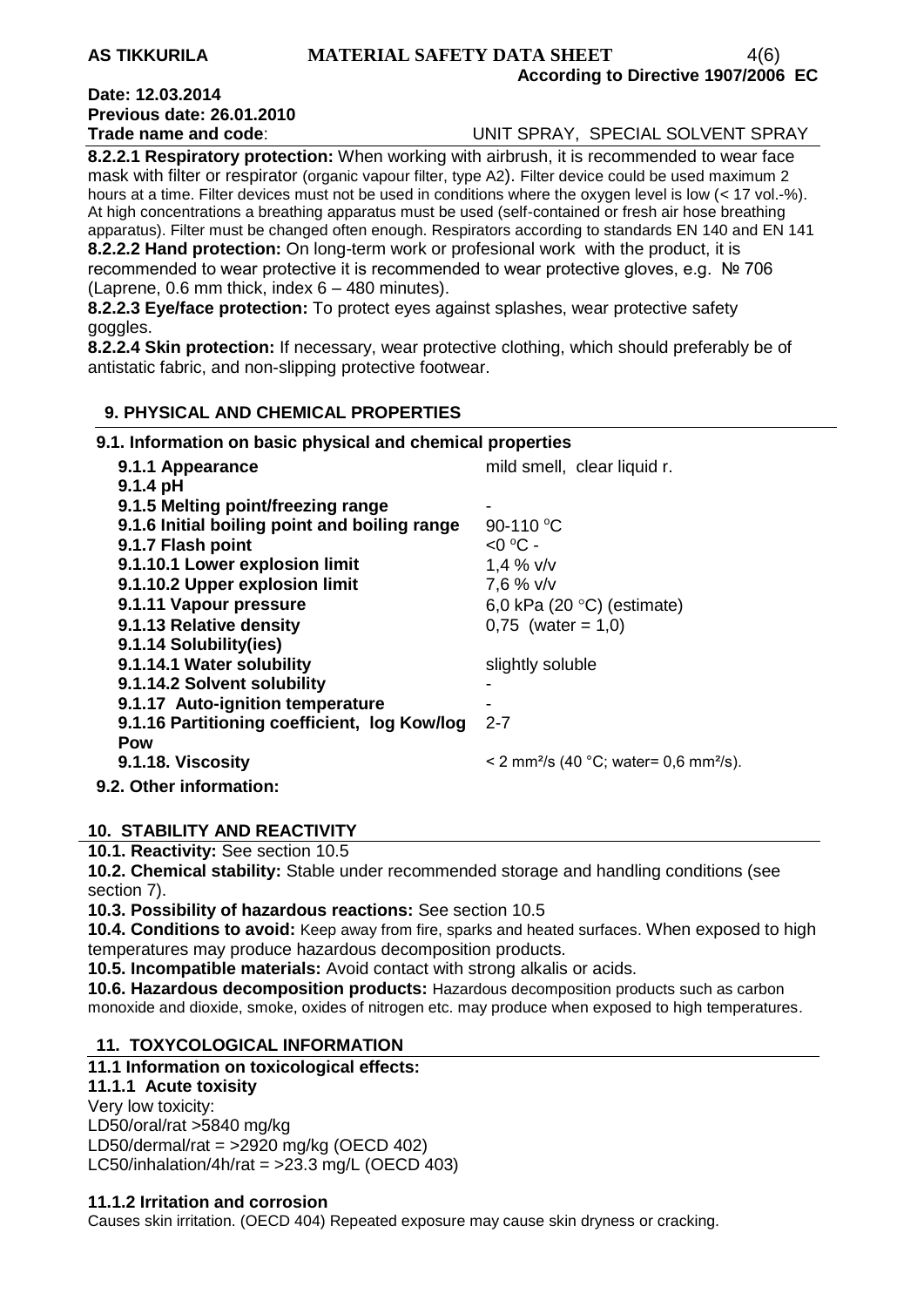### **AS TIKKURILA MATERIAL SAFETY DATA SHEET** 5(6) **According to Directive 1907/2006 EC**

# **Date: 12.03.2014 Previous date: 26.01.2010**

### **Trade name and code**: UNIT SPRAY, SPECIAL SOLVENT SPRAY

Non-irritating to the eyes. (F.D.A. 28 (110), 6.6.1963, para. 191.12, Test for eye irritants).

### **11.1.3 Sensitisation:** Not a skin sensitizer. (OECD 406)

**11.1.7 Aspiration hazard** May be fatal if swallowed and enters airways. Aspiration of product into the lungs can cause fatal chemical

pneumonitis

## **11.1.8 Other information on acute toxicity**

**Inhalation:** Long term exposure to spray mist or solvent vapours concentration in excess of the stated occupational exposure limit may result in adverse health effects such as mucous membrane and respiratory system irritation and adverse effects on kidney, liver and central nervous system. Symptoms and signs include headache, dizziness, fatigue, muscular weakness, drowsiness and in extreme cases, loss of consciousness.

**Skin contact:** Repeated or prolonged contact with the preparation causes removal of natural fat from the skin resulting in non-allergic contact dermatitis and absorption through the skin. The liquid splashed in the eyes may cause irritation and reversible damage.

**Ingestion:** Ingestion may cause nausea, diarrhoea and vomiting.

### **12. ECOLOGICAL INFORMATION**

**12.1 Toxicity**

## **12.1.1 Aquatic toxicity:**

Toxic to aquatic life with long lasting effects.

Acute aquatic toxicity:

fish: >LL50/96h 13.4mg/L (OECD 203)

crustacean:EL50/48h = 3 mg/L; EL0/48h = 2 mg/L (OECD 202) alga: EL50/72h 10-30 mg/L; NOELR/72h = 10 mg/L (OECD 201)

Chronic aquatic toxicity:

fish: NOELR/28d = 1.53 mg/L (QSAR)

crustacean: NOELR/21d =  $1$ mg/L; LOELR/21d =  $2$  mg/L; NOEC/21d =  $0.17$  mg/L;

LOEC/21d =0.32 mg/L (OECD 211)

### **12.2 Persistence and degradability:**

**12.2.1 Biodegradation:** Readily degradable (OECD 301F).

**12.3 Bioaccumulative potential:** No data available

**12.4 Mobility in soil:** No data available.

**12.5 Results of PBT and vPvB assessment:** This substance is not considered to be persistent, bioaccumulating nor toxic (PBT). This substance is not considered to be very persistent nor very bioaccumulating (vPvB).

**12.6 Other adverse effects:** The product should not be allowed to enter drains or water courses.

## **13. DISPOSAL CONSIDERATIONS**

## **13.1. Waste treatment methods:**

**Product wastes:** Clean working tools from liquid residues and wash them with water. Disposal of wastes must be made in accordance with effective local regulations. Liquid waste code in compliance with the EC Directive: 08 01 11.

**Packaging waste:** Packing or empty product's container must be disposed of in accordance with effective local legislation. Before reusing, thoroughly clean the product's containers.

## **14. TRANSPORT INFORMATION**

**14.1. UN number:** 1268 **14.2. UN proper shipping name:** Petroleum distilates n.o.. hydrocarbons **14.3. Transport hazard class(es): ):** 3 ADR, 3 RID **Road transport: 3 class Sea transport:- 14.4. Packing group:** II **14.5. Environmental hazards:** MARINE POLLUTANT